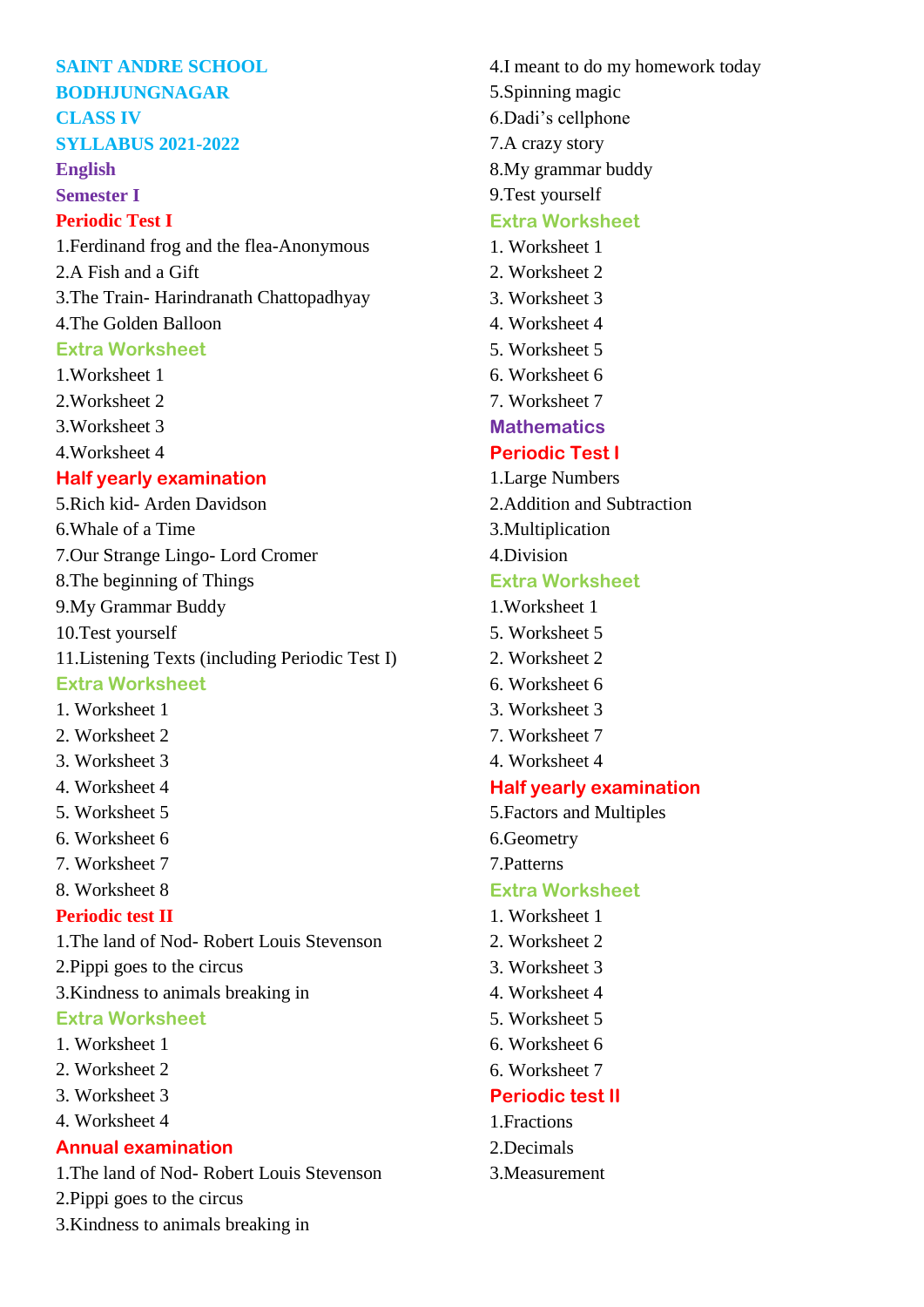#### **Extra Worksheet**

- 1. Worksheet 1
- 2. Worksheet 2
- 3. Worksheet 3

### **Annual Examination**

1.Fractions

- 2.Decimals
- 3.Measurement
- 4.Perimeter and Area
- 5.Money
- 6.Time
- 7.Data Handling
- **Extra Worksheet**
- 1. Worksheet 1
- 2. Worksheet 2
- 3. Worksheet 3
- 4. Worksheet 4
- 5. Worksheet 5
- 6. Worksheet 6
- 7. Worksheet 7

#### **Science**

### **Periodic Test I**

- 1.Plant Kingdom
- 2.Plant Habitats
- 3.Animal Kingdom

### **Extra Worksheet**

- 1. Worksheet 1
- 2. Worksheet 2
- 3. Worksheet 3
- 4. Worksheet 4
- 4. Worksheet 5
- 6. Worksheet 6
- 5. Worksheet 7

#### **Half yearly Exam**

- 1.Plant Kingdom
- 2.Plant Habitats
- 3.Animal Kingdom
- 4.Plant Kingdom
- 5.Plant Habitats
- 6.Animal Kingdom
- 7.Animal habitats
- 8.Our Food
- 9.Our Organ System

#### **Extra Worksheet**

- 1. Worksheet 1
- 2. Worksheet 2
- 3. Worksheet 3
- 4. Worksheet 4
- 5. Worksheet 5
- 6. Worksheet 6
- 7. Worksheet 7
- 8. Worksheet 8
- 9. Worksheet 9
- **Semester II**

#### **Periodic Test II**

- 1. Safety and First Aid
- 2. Fibre and Fabric
- 3. States of Matter
- 4. Water and Weather

#### **Extra Worksheet**

- 1. Worksheet 1
- 2. Worksheet 2
- 3. Worksheet 3
- 4. Worksheet 4

### **Annual Examination**

- 1. Safety and First Aid
- 2. Fibre and Fabric
- 3. States of Matter
- 4. Water and Weather
- 5. Force and Work
- 6. Measurement
- 7. Solar system and the Earth
- 8. Natural Resources

## **Extra Worksheet**

- 1. Worksheet 1
- 2. Worksheet 2
- 3. Worksheet 3
- 4. Worksheet 4
- 5. Worksheet 5
- 6. Worksheet 6
- 7. Worksheet 7
- 8. Worksheet 8

#### **Social Science**

#### **Periodic Test I**

- 1. Globe and Map
- 2. The Northern Mountain and the Northern Plain
- 3. The Plateau and the Desert regions
- 4. The coastal plains and the Island groups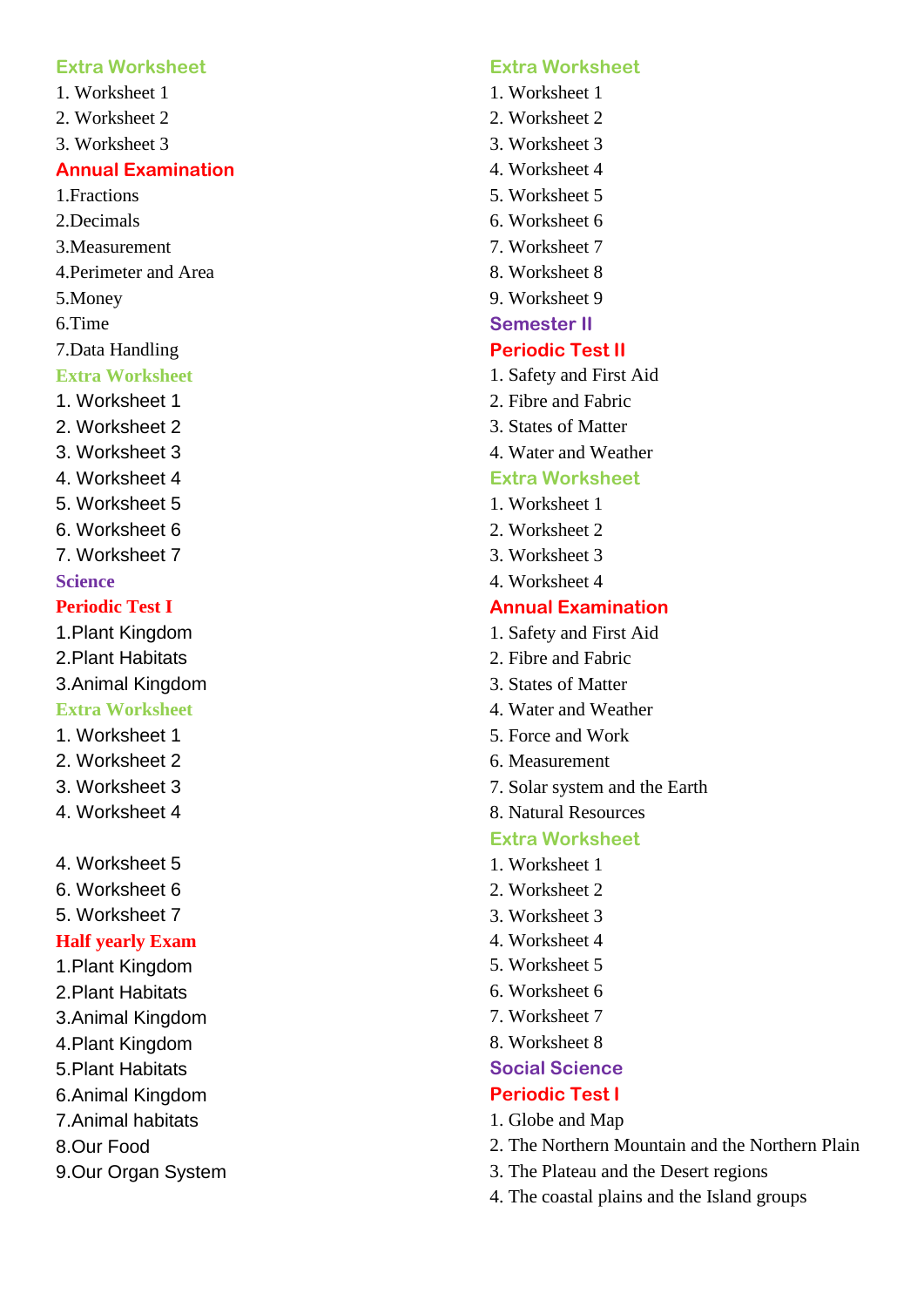## **Extra Worksheet**

- 1. Worksheet 1
- 2. Worksheet 2
- 3. Worksheet 3
- 4. Worksheet 4

## **Half Yearly Examination**

- 1. Globe and Map
- 2. The Northern Mountain and the Northern Plain
- 3. The Plateau and the Desert regions
- 4. The coastal plains and the Island groups
- 5. The Climate of India
- 6. Some great visionaries and leaders
- 7. A short history of India
- 8. Ashoka the great
- 9. Organization that help people

## **Extra Worksheet**

- 1. Worksheet 1
- 2. Worksheet 2
- 3. Worksheet 3
- 4. Worksheet 4
- 5. Worksheet 5
- 6. Worksheet 6
- 7. Worksheet 7
- 8. Worksheet 8
- 9. Worksheet 9

## **Semester II**

## **Periodic Test II**

- 1. Knowing more about India
- 2. Natural resources- Water resources of India
- 3. Soil and Agriculture in India
- 4. Forest and Wild-Life in India
- 5. Our mineral resource and industries

## **Extra Worksheet**

- 1.Worksheet 1
- 2.Worksheet 2
- 3.Worksheet 3
- 4.Worksheet 4
- 5.Worksheet 5

## **Annual Examination**

- 1. Knowing more about India
- 2. Natural resources- Water resources of India
- 3. Soil and Agriculture in India
- 4. Forest and Wild-Life in India
- 5. Our mineral resource and industries
- 6. India's rich Heritage
- 7. Akbar the Great
- 8. Shah Jahan the magnificent
- 9. Shivaji- the great Maratha Warrior
- 10. India village and local Self Government
- 11. Forming Government- Elections and Voting.

## **Extra Worksheet**

- 1. Worksheet 1
- 2. Worksheet 2
- 3. Worksheet 3
- 4. Worksheet 4
- 5. Worksheet 5
- 6. Worksheet 6
- 7. Worksheet 7
- 8. Worksheet 8
- 9. Worksheet 9
- 10. Worksheet 10
- 11. Worksheet 11

## **General Knowledge**

## **Semester I**

## **Periodic Test I**

- 1. Discovering India: Exciting India
- 2. Our World: Food talk
- 3. Our World: Greeting, custom, celebration

## **Half Yearly Examination**

- 4. Our World: A foreign Tour
- 5. Our World: Highest, longest biggest
- 6. Our World: Science and progress
- 7. Growing Up: What the doctor says **Semester II**

## **Periodic Test II**

- 1. Logical Thinking, Think and Write
- 2. Logical Thinking, think and write
- 3. Knowing India- a tour of India

## **Annual Examination**

4. Leisure and Life style, games you can play at home

- 5. Why and why not: Habits Good and bad
- 6. The natural World: Sound and Signals
- 7. The natural World: Save our Earth

## **HINDI**

### **Periodic Test I** अनुपम भारती

## 1.**देश** हमारा

2.मोहन बना महान 3 सत्कर्म की खेती

## व्याकरण सोपान

- 1- भाशा और व्याकरण
- $2.$  संज्ञा